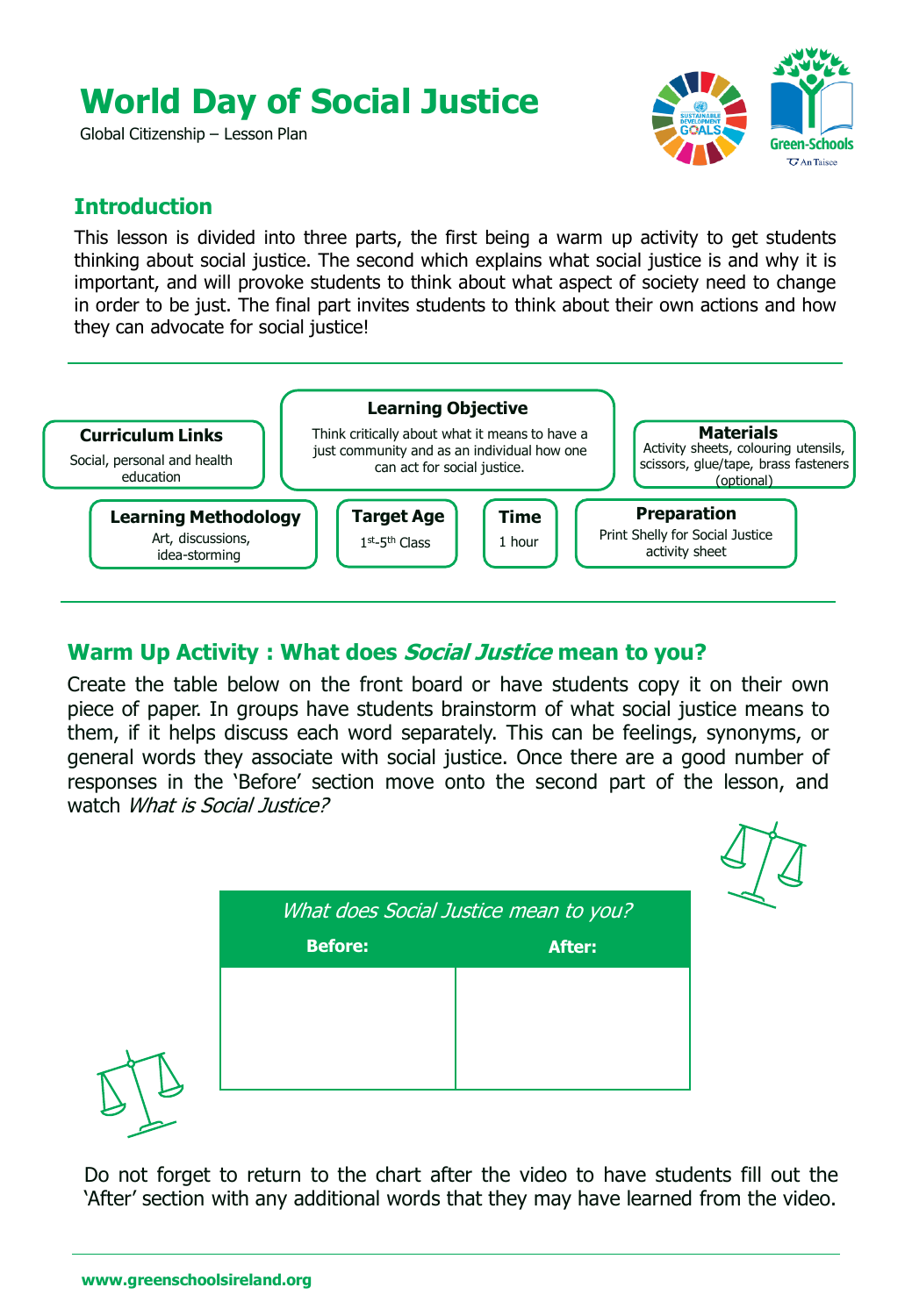# **World Day of Social Justice**

Global Citizenship



### **Part 2: Learning about Social Justice**

i) Watch What is Social [Justice?](https://youtu.be/QojPDlEWL9Y)



Now that you've learned about social justice let's get thinking about how your own actions can aid social justice just like Shelly!

### **Part 3: Create your own Shelly for Social Justice ladybird**

- i. Have students think about the video and how Shelly's ideas helped the garden become A Just Garden. Ask students to think about how Shelly's actions could transfer into their lives, and have them write it down.
- ii. Follow directions to construct your Shelly for Social Justice ladybird.
- iii. When complete, ask students to share their actions for social justice with their pods and/ or class.

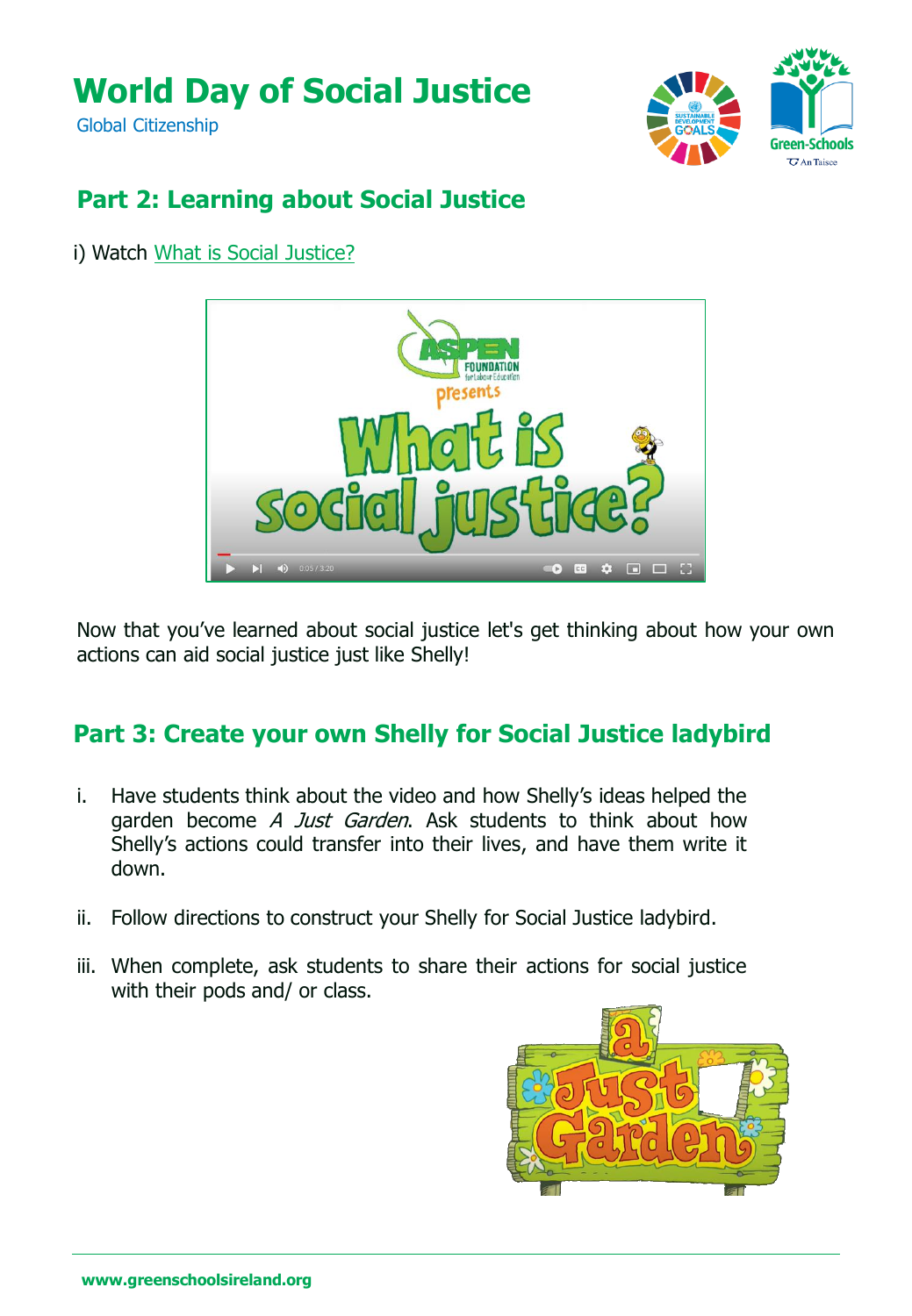## **Shelly for Social Justice Ladybird**

World Social Justice Day Activity Sheet



- 1. Write what you can do to act for social justice on the lines provided. hint: think about what you saw in the video!
- 2. Colour and cut out all pieces.
- **3.** Attach hand pieces with tape or glue. Then attach ladybird wings to the body with glue, tape, or a brass fastener. Be sure to not cover up your writing!